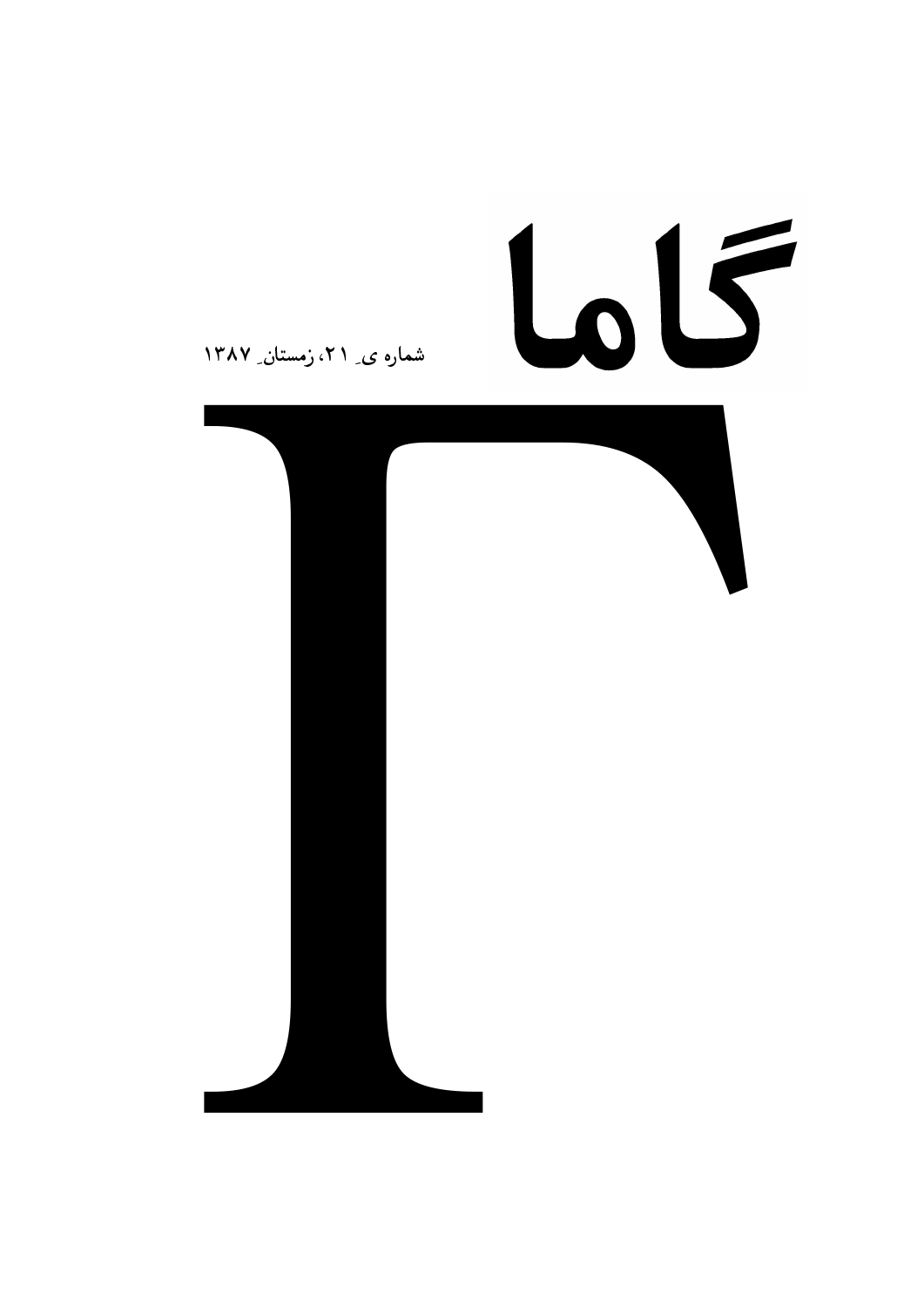$\overline{S}$ 

www.gammajournal.ir

به نام خدا

**ISSN 1735.1286** 

• گاما فصل نامه ای است به زبان په فارسی، در باره ی ِ فیزیک . آن چه در گاما منتشر می شود بیش تر مقالهها ی ِ آموزشی، در زمینه ی ِ فرهنگ یا تاریخ ِ فیزیک، یا در مورد ِ مسائل ِ فیزیک در ایران است، و قرار است جنبه ی ِ آموزشی و فرهنگی داشته باشد و برای دانشجویان ِ فیزیک یا دانش آموخته گان <sub>-</sub> فیزیک، یا دستِکم بخش ی از آنها قابلاستفاده باشد. • مقالههای گاما نوعاً تالَّیفی اند. سعی بر این است که فقط مقالهها ی ِ کلاسیک ِ فیزیک، و نوشتهها ی ِ فیزیکپیشهها ی ِ بزرگ ترجمه شود. اگر می خواهید چیز ی را ترجمه کنید، لطفاً اول با هیئت <sub>-</sub> ویراستاران تماس بگیرید. • برا ی ِ تماس با گاما، و از جمله فرستادن ِ مقاله، لطفاً با یک ی از ویراستاران ِ گاما تماس بگیرید. • پذیرش ِ مقاله با هیئت ِ ویراستاران و بر اساس ِ روش ِ متداول ِ داوری توسّط ِ داور ِ ناشناس است. هیئت ِ ویراستاران یا مقاله را می پذیرد، یا رد می کند، امّا هرگز در نوشته ی ِ نویسنده دخل و تصرّف ی نمی کند. اگر به نظر ِ داور تغییر ی در مقاله لازم باشد، اعمال ِ این تغییر با خود ِ نویسنده (ها) است. • مقاله ی پذیرفته شده، پیش از چاپ، بر اساس ِ آخرین نسخه ای که نویسنده فرستاده حروفچینی می شود و پس از تاّیید ِ نویسنده است که چاپ می شود. • © تمام ِ حقوق ِ مادّي و معنوي ي ِ آن چه در گاما منتشر ميشود متعلق است به گاما، مگر در موارد ی که صراحتاً مشخّص شده باشد.

|                           | ويراستاران:                                        |
|---------------------------|----------------------------------------------------|
| a_aghamohammadi@yahoo.com | • امیر ِ آقامحمّدی، دانشگاه ِ الزّهرا، تهران       |
| shariati@mailaps.org      | • احمد ِ شریعتی (سردبیر)، دانشگاه ِ الزّهرا، تهران |
| ashafie@ipm.ir            | • عزیزاله _ شفیع خانبي، دانش گاه _ الزّهرا، تهران  |
| ahfatol@gmail.com         | • امیرحسین ِ فتحاللهی، دانشگاه ِ الزّهرا، تهران    |

تاريخ \_ انتشار ١٣٨٨/٨/١٣ قيمت ٥٥٥ تومان. شمارگان : ۱۰۰۰ نسخه <sup>1</sup> <sup>1</sup> ليتوگرافي، چاپ، و صحافي: سازمان چاپ و انتشارات و زارت فرهنگ و ارشاد اسلامي.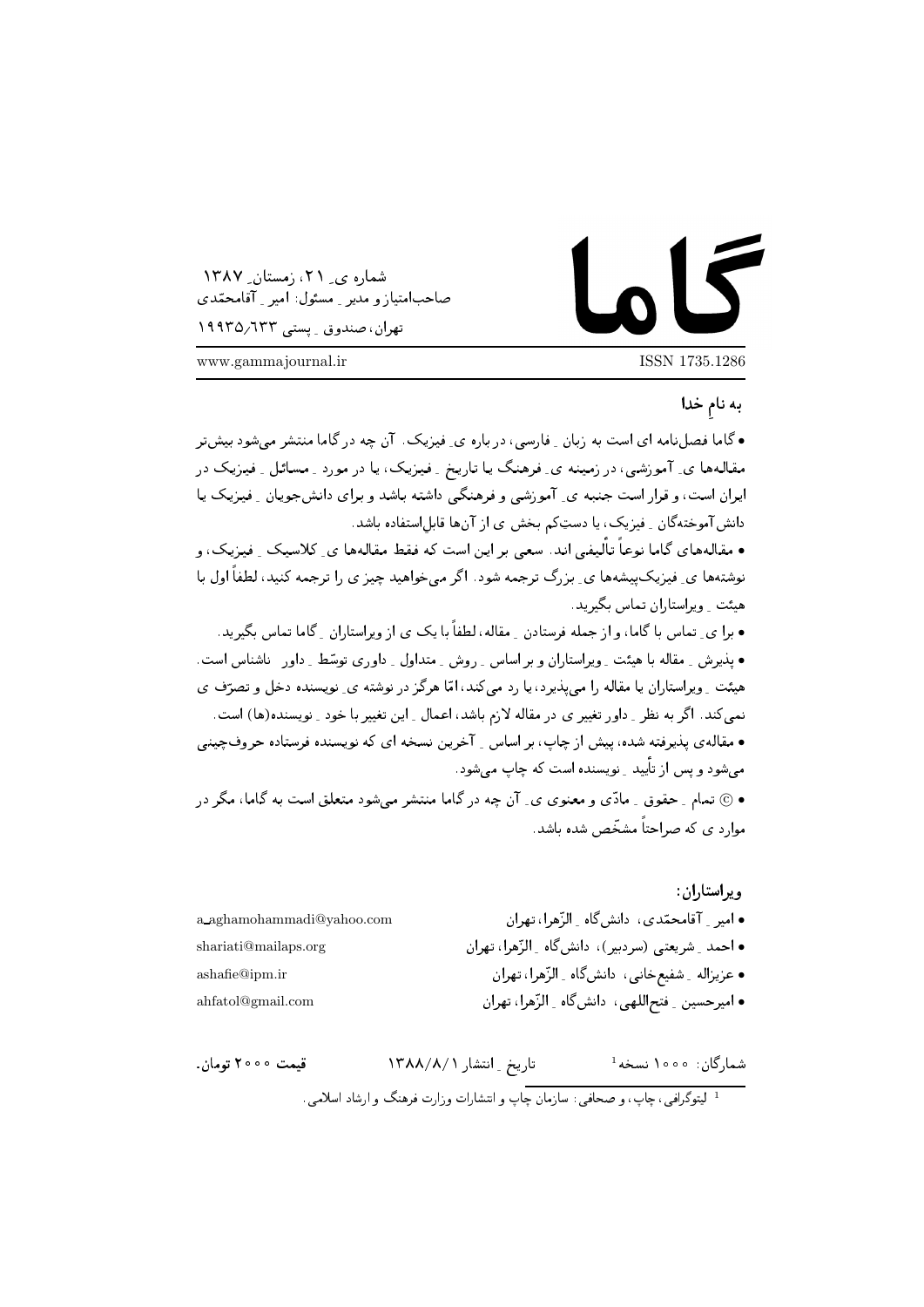| www.gammajournal.ir |
|---------------------|
|                     |
|                     |
|                     |
|                     |

ISSN 1735.1286

Gamma is a quarterly Persian magazine, devoted to educational and cultural articles in physics. Gamma is not a research journal.

Address: Gamma, P. O. Box 633, Tehran 19935, IRAN.

 $\odot$  2004 - 2009, Gamma, all rights reserved.

## **Editors**

• A. Aghamohammadi Prof. of Physics, Alzahra University, Tehran 19938-91167, Iran. a aghamohammadi@yahoo.com

• A. H. Fatollahi Asoc. Prof. of Physics, Alzahra University, Tehran 19938-91167, Iran. ahfatol@gmail.com

• A. Shafikhani Asoc. Prof. of Physics, Alzahra University, Tehran 19938-91167, Iran. ashafie@ipm.ir

• A. Shariati Asoc. Prof. of Physics, Alzahra University, Tehran 19938-91167, Iran. shariati@mailaps.org

اشتراک (چهار شماره) عادی ۱۰۰۰۰ تومان، دانشجویی ۲۰۰۰ تومان، موّسسهها ۸۰۰۰ تومان. ر میں اس کے اس کے اس کے اس کا اس کا اس کا اس کا ان کا ان کا ان کا ان کا ان کا ان کا ان کا ان کا ان کا ان کا ان  $\alpha$ -5\$ &-Q( A 0

برا ی ِ اشتراک، پول ِ اشتراک را به حساب ِ سیبا، شماره ی 2002 3991 03 03 0 به نام ِ احمد شريعتي، (يا كارت 7783 1041 9911 6037) بريزيد. اصل \_ رسيد \_ بانك را پيش \_ خود نگه داريد، و ا المسلمان المسلمان المسلمان المسلمان المسلمان المسلمان المسلمان المسلمان المسلمان المسلمان المسلمان المسلمان ا حة وارير شمه است. ١/ اسم و تشابي اي حامل إنتيرنما الي مجنة الصفة التي إيستي الأمم بتويسيتا ا